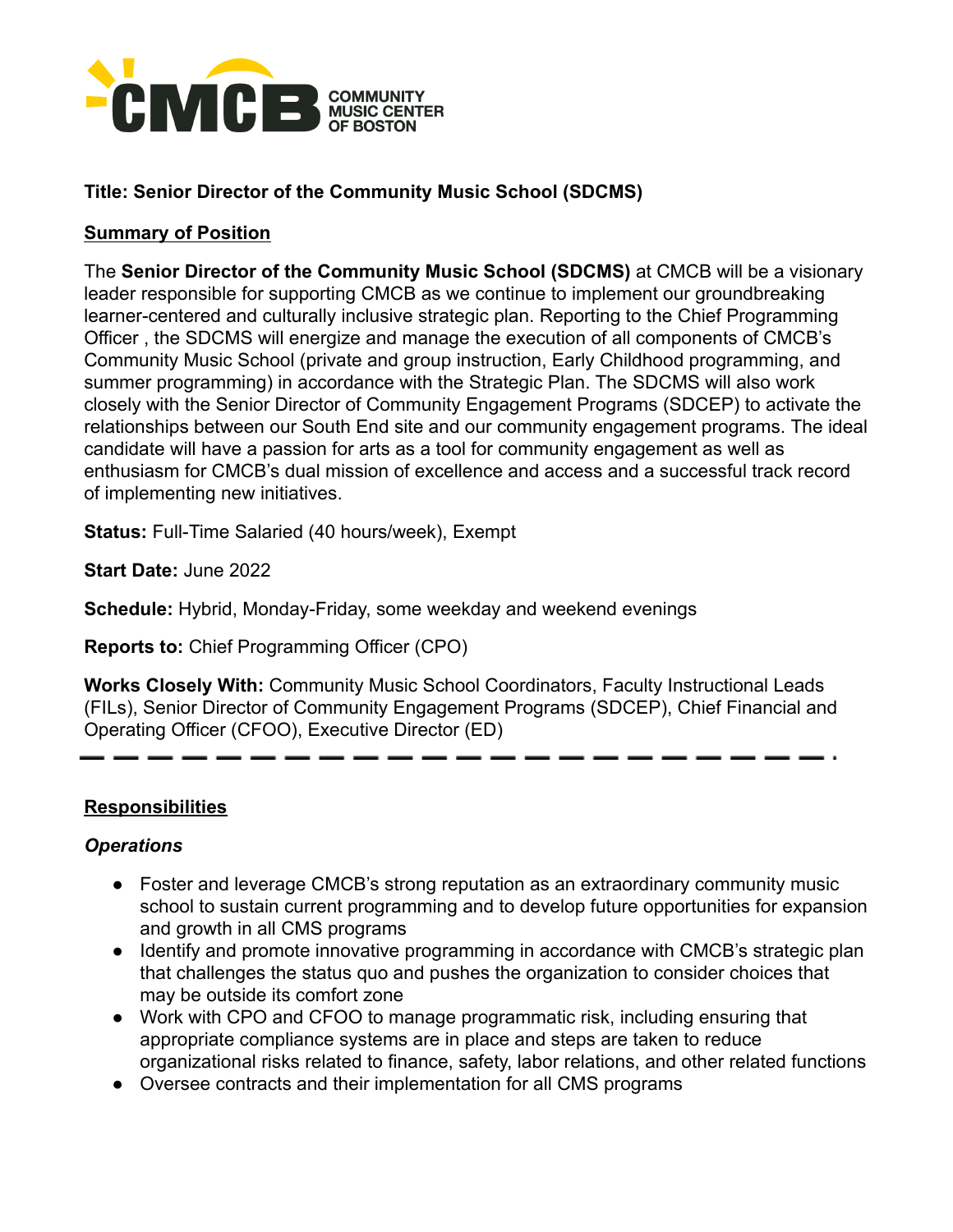

- Oversee the maintenance and rental of CMCB onsite equipment and instruments in collaboration with CMS Coordinators
- Work with Human Resources to ensure that hiring and student/client recruitment practices are equitable and minimize implicit bias of marginalized groups

## *Program Accountability and Oversight*

- Work with CPO to interpret registration data in order to define, document, and report programmatic impact for grant applications, creating corrective plans for programs that are off track as needed
- Review collected program feedback to ensure programs and services meet the needs of a diverse community
- Maximize CMCB's community impact by encouraging crossover across the CMS/CEP program ecosphere and Early Childhood student flow into other programs

#### *Stakeholder Cultivation and Community Engagement*

- Respond to concerns of parents, students, faculty, external partners, and the public in an effective and timely manner
- Organize and facilitate regular convenings with the Community Council and Student Council in support of student and family recruitment and retention
- Oversee the planning, coordination, and execution of all Community Music School workshops, recitals, and events, such as the annual Performathon, providing onsite support for in-person events as needed
- Oversee all communication to CMS faculty throughout the year, including the monthly faculty newsletter

#### *Financial Acumen and Organizational Management*

- Work with CPO in monitoring and reporting financials to ensure the financial health and stability of each program while also matching money to mission
- Assist advancement department in grant application and reporting process

#### *Team Management*

- Promote a culture of high performance and continuous improvement that values learning and a commitment to quality and customer service
- Provide timely and appropriate training opportunities to CMS faculty and staff members on the team in alignment with their professional development and departmental goals
- Supervise and lead CMS FILs, making sure they hold departmental meetings and complete required observations / other deliverables
- *●* Empower and build camaraderie among CMS faculty while monitoring performance and development goals to recognize and leverage individual strengths that contribute to organizational success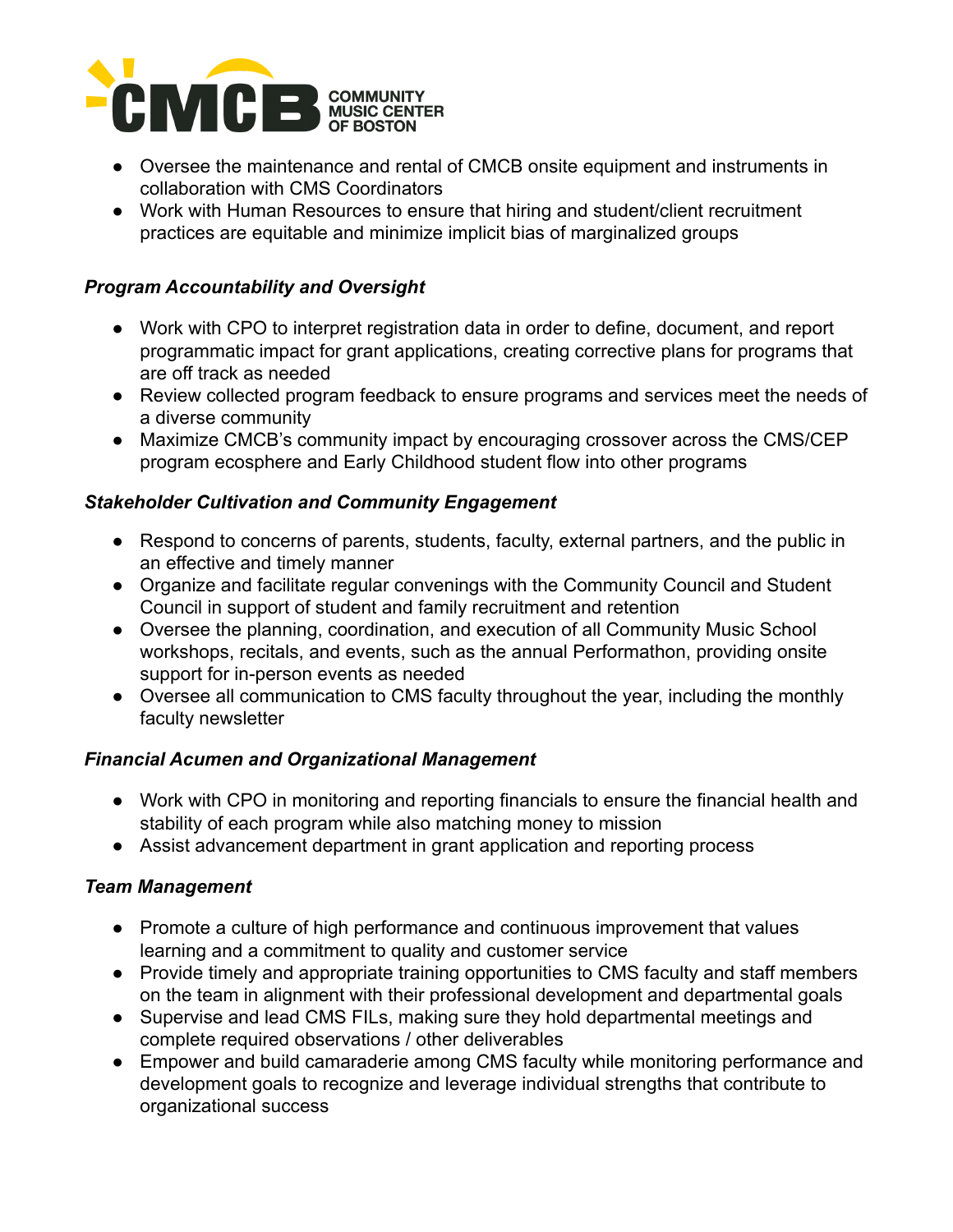

● Create a nurturing, supportive work environment for student workers based on mentorship and skill-building in addition to managing their schedules and assigning and overseeing their duties

#### *Other*

● Additional responsibilities as assigned by the CPO and/or ED

## **Key competencies include the following:**

- $\bullet$  Leadership The ability to organize and motivate other people to accomplish goals, create a sense of order and direction, and gain active participation among a variety of stakeholders.
- Diplomacy and Employee Development The capacity to interact with others in a positive manner, treat them fairly, and listen carefully to what they say while facilitating their professional growth.
- Personal Accountability The competence to prioritize and complete necessary tasks in order to meet or exceed the mutually agreed upon expectations of the role and to assume accountability for leadership actions.
- Stakeholder Satisfaction The dexterity to embrace diverse stakeholder perspectives, including those of staff, faculty, students, families, board, and the Greater Boston population, and set a course that balances organizational goals with those individual needs.
- Bridge builder A confident and effective communicator/negotiator who has the ability to engage, leverage, and fully activate current and potentially future partnerships.

## **Qualifications**

## *Essential*

- Bachelor's degree and/or extensive experience in the fields of school administration, community arts education, program design, and leadership
- 3-5 years of managerial experience required
- Must be able to comply with company-wide COVID-19 vaccination verification or regular twice-weekly testing requirement
- Demonstrated ability to plan and execute new initiatives
- Knowledge and demonstrated implementation of best practices within the community engagement field
- Expertise in planning, organizational development, and team building in a collegial environment of mutual respect
- Highly organized, detail oriented, and prioritizes tasks to maximize workflow
- Skilled in culturally competent communication; strong verbal and written communication skills
- Prioritizes providing all stakeholders an equitable arts experience
- Working knowledge of Microsoft Office Suite, Google Apps, Constant Contact, and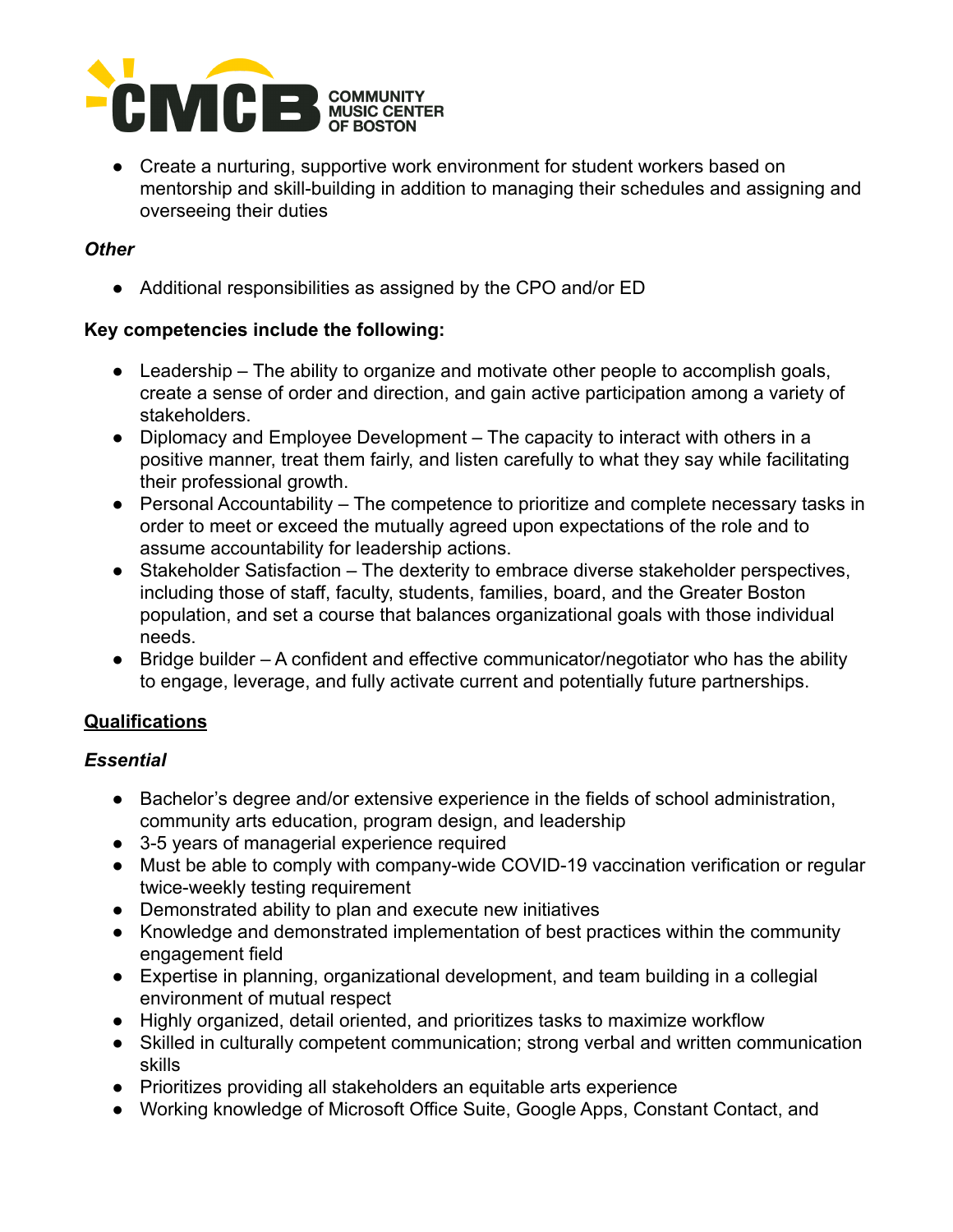

#### Zoom

# *Preferred*

- Fluency in Chinese (Mandarin/Cantonese), French Creole and/or Spanish is *highly* desirable
- *●* Experience working with and leading students ages 18-25 or with other workforce development programs

## *Physical Demands*

While performing the duties of this job, the employee is frequently required to stand; walk; sit. The employee must occasionally lift and/or move up to 25 pounds.

#### **Compensation and Benefits**

#### \$60,000 - 68,000, commensurate with experience

Benefits include medical insurance (group health and flexible spending account), paid time off (vacation, sick, personal), non-contributory 403(b) retirement plan, employee assistance program, discounts on music instruction at CMCB, and paid professional development opportunities.

## **Application Instructions**

Please send the following by email to [jobs@cmcb.org](mailto:jobs@cmcb.org). Address your materials to Morgan Beckford, Chief Programming Officer:

- A cover letter which addresses your capabilities, experiences, and interests
- A current resume or CV
- Names and contact information for at least three (3) references from within the past 5 years, indicating your relationship with each

Incomplete applications may not be considered. **Applications will be reviewed beginning May 9th as they are received, and this position will remain open for applications until filled.** *Please, no phone calls or walk-ins.*

The above information on this position description has been designed to indicate the general nature and level of work performed by individuals within this classification. It is not designed to contain or be interpreted as a comprehensive inventory of all duties, responsibilities, and qualifications required of employees assigned to this job. Requirements are subject to possible modification to reasonably accommodate qualified individuals with disabilities. This document does not create an employment contract, implied or otherwise, other than an "at will" employment relationship.